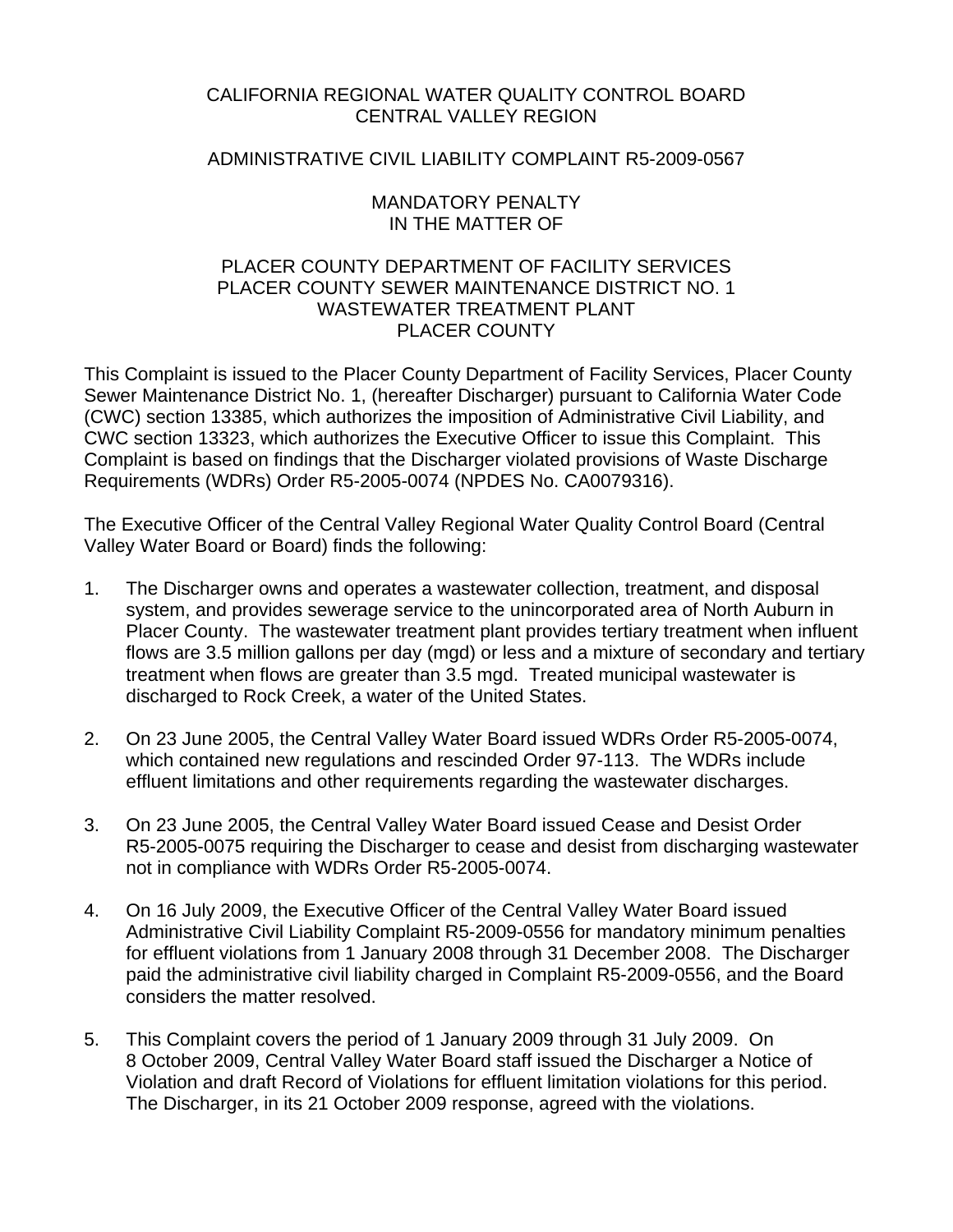6. CWC section 13385(i) requires assessment of mandatory penalties and states, in part, the following:

CWC section 13385(i)(1) states, in part:

Notwithstanding any other provision of this division, and except as provided in subdivisions (j), (k), and (l), a mandatory minimum penalty of three thousand dollars (\$3,000) shall be assessed for each violation whenever the person does any of the following four or more times in any period of six consecutive months, except that the requirement to assess the mandatory minimum penalty shall not be applicable to the first three violations:

- A) Violates a waste discharge requirement effluent limitation.
- B) Fails to file a report pursuant to Section 13260.
- C) Files an incomplete report pursuant to Section 13260.
- D) Violates a toxicity effluent limitation contained in the applicable waste discharge requirements where the waste discharge requirements do not contain pollutant-specific effluent limitations for toxic pollutants.
- 7. CWC section 13323 states, in part:

Any executive officer of a regional board may issue a complaint to any person on whom administrative civil liability may be imposed pursuant to this article. The complaint shall allege the act or failure to act that constitutes a violation of law, the provision authorizing civil liability to be imposed pursuant to this article, and the proposed civil liability.

8. WDRs Order R5-2005-0074 Effluent Limitations B.1. states, in part, "*Effluent shall not exceed the following limits:*"

| Constituents                                                     | Units | 30-Dav<br>Average | 4-Dav<br>Average <sup>1</sup>    | 1-hour<br>Average <sup>2</sup> |
|------------------------------------------------------------------|-------|-------------------|----------------------------------|--------------------------------|
| Total Ammonia <sup>4</sup><br>Continuous Concentration (Chronic) | ma/L  |                   | Attach. $E^1$ Attach D Attach. C |                                |

<sup>1</sup> Continuous Concentration (Chronic)

4 Temperature and pH must be determined concurrently.

Note Attachment C is a table entitled "pH Dependent Effluent Limitations For Ammonia Criteria Maximum Concentrations (CMC)"

 Attachment D is a table entitled "Temperature and pH Dependent Effluent Limitations For Ammonia (2.5CCC)" Attachment E is a table entitled "Temperature and pH Dependent Effluent Limitations For Ammonia … (CCC)"

The applicable effluent limitations from Attachments C, D, and E of Order R5-2004-0074, based upon appropriate discharge temperature and pH, are as listed in Attachment A of this Complaint.

9. According to the Discharger's self-monitoring reports, the Discharger committed eleven (11) non-serious violations of the above effluent limitations contained in Order R5-2005-0074 during the period beginning 1 January 2009 and ending 31 July 2009. Eight of the non-serious violations are subject to mandatory penalties under CWC section 13385(i)(1) because these violations were preceded by three or more similar violations within a six-month period. The mandatory minimum penalty for the eight non-serious violations is **twenty-four thousand dollars (\$24,000).**

<sup>2</sup> Maximum concentration (Acute)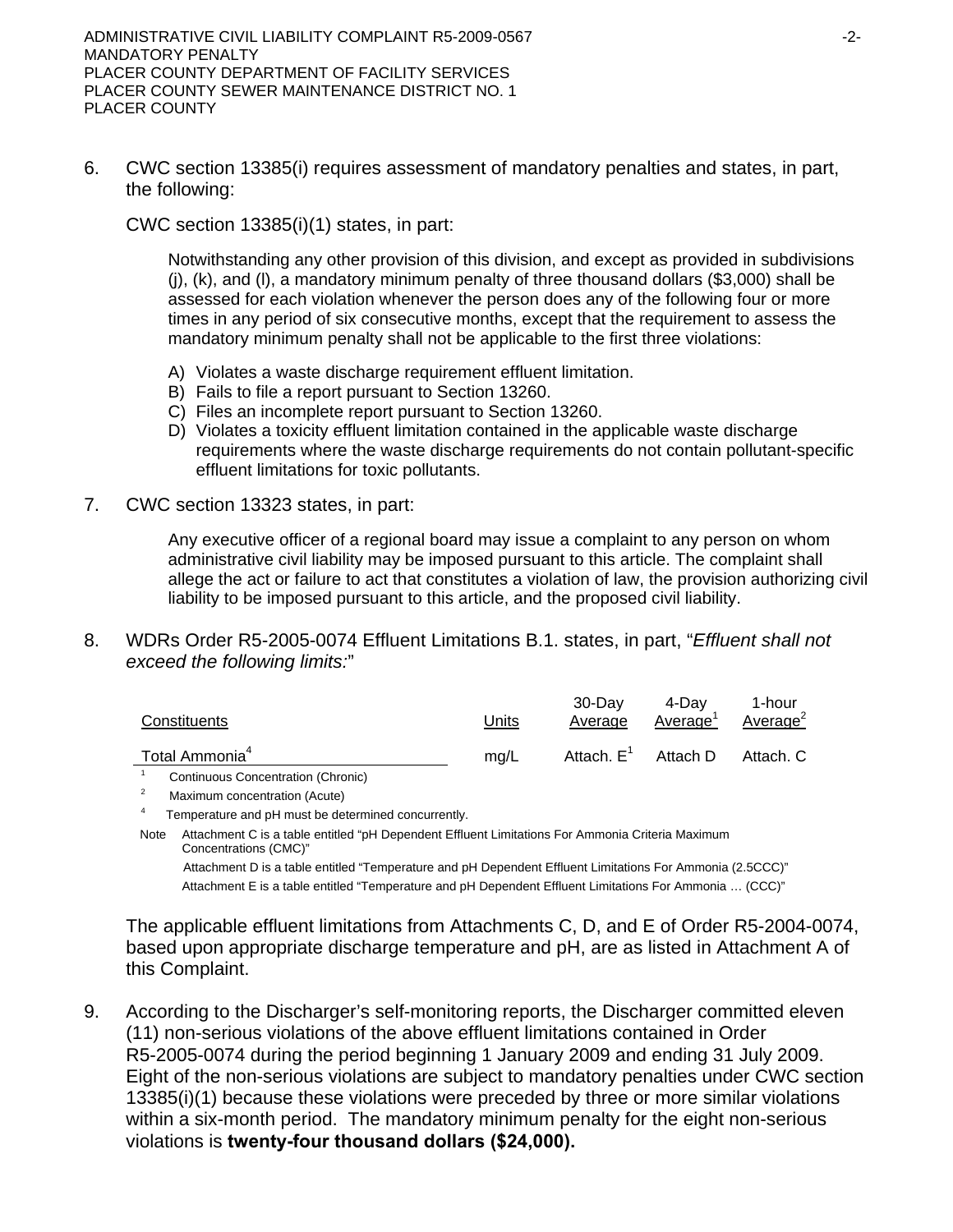- 10. The total amount of the mandatory penalties assessed for the cited effluent violations is **twenty-four thousand dollars (\$24,000).** A detailed list of the cited effluent violations is included in Attachment A, a part of this Order.
- 11. Issuance of this Administrative Civil Liability Complaint to enforce CWC Division 7, Chapter 5.5 is exempt from the provisions of the California Environmental Quality Act (Pub. Resources Code section 21000 et seq.), in accordance with California Code of Regulations, title 14, section 15321(a)(2).

# **PLACER COUNTY DEPARTMENT OF FACILITY SERVICES, PLACER COUNTY SEWER MAINTENANCE DISTRICT NO. 1, IS HEREBY GIVEN NOTICE THAT:**

- 1. The Executive Officer of the Central Valley Water Board proposes that the Discharger be assessed an Administrative Civil Liability in the amount of **twenty-four thousand dollars (\$24,000)**.
- 2. A hearing on this matter will be conducted at the Central Valley Water Board meeting scheduled on **27/28/29 January 2010**, unless either of the following occurs by **14 December 2009**:
	- a) The Discharger waives the hearing by completing the attached form (checking off the box next to Option #1) and returning it to the Central Valley Water Board, along with payment for the proposed civil liability of **twenty-four thousand dollars (\$24,000)**; or
	- b) The Central Valley Water Board agrees to postpone any necessary hearing after the Discharger requests to engage in settlement discussions by checking off the box next to Option #2 on the attached form, and returns it to the Board along with a letter describing the issues to be discussed; or
	- c) The Central Valley Water Board agrees to postpone any necessary hearing after the Discharger requests a delay by checking off the box next to Option #3 on the attached form, and returns it to the Board along with a letter describing the issues to be discussed.
- 3. If a hearing on this matter is conducted, the Central Valley Water Board will consider whether to affirm, reject, or modify the proposed Administrative Civil Liability, or whether to refer the matter to the Attorney General for recovery of judicial civil liability.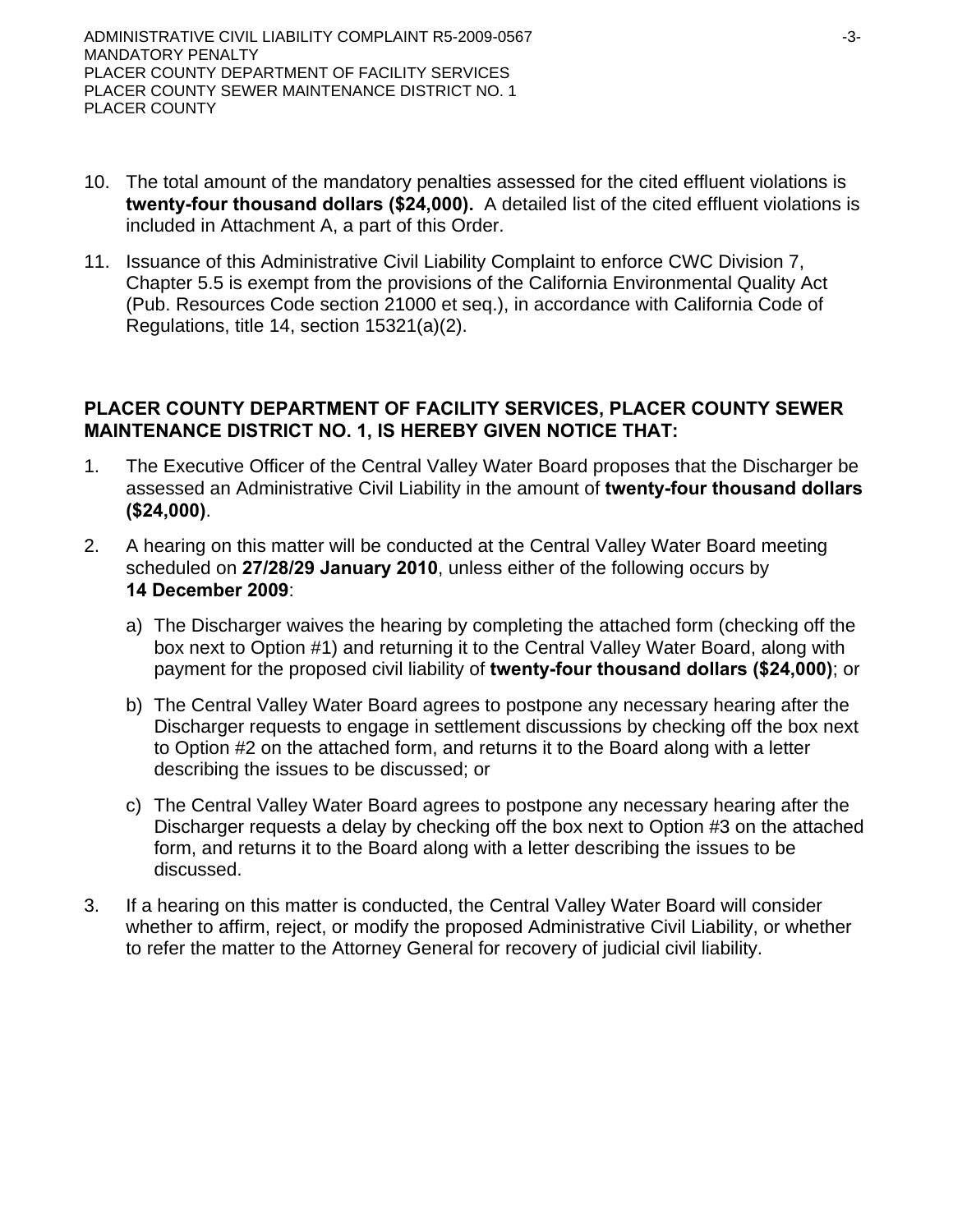ADMINISTRATIVE CIVIL LIABILITY COMPLAINT R5-2009-0567  $-4$ -MANDATORY PENALTY PLACER COUNTY DEPARTMENT OF FACILITY SERVICES PLACER COUNTY SEWER MAINTENANCE DISTRICT NO. 1 PLACER COUNTY

If this matter proceeds to hearing, the Executive Officer reserves the right to amend the proposed amount of civil liability to conform to the evidence presented, including but not limited to, increasing the proposed amount to account for the costs of enforcement (including staff, legal and expert witness costs) incurred after the date of the issuance of this Complaint through completion of the hearing.

*original signed by Joe Karkoski for* 

PAMELA C. CREEDON, Executive Officer

 12 November 2009 design and the contract of the contract of the DATE of the contract of the contract of the contract of the contract of the contract of the contract of the contract of the contract of the contract of the contract of the con

Attachment A: Record of Violations BLH: 5 Nov 2009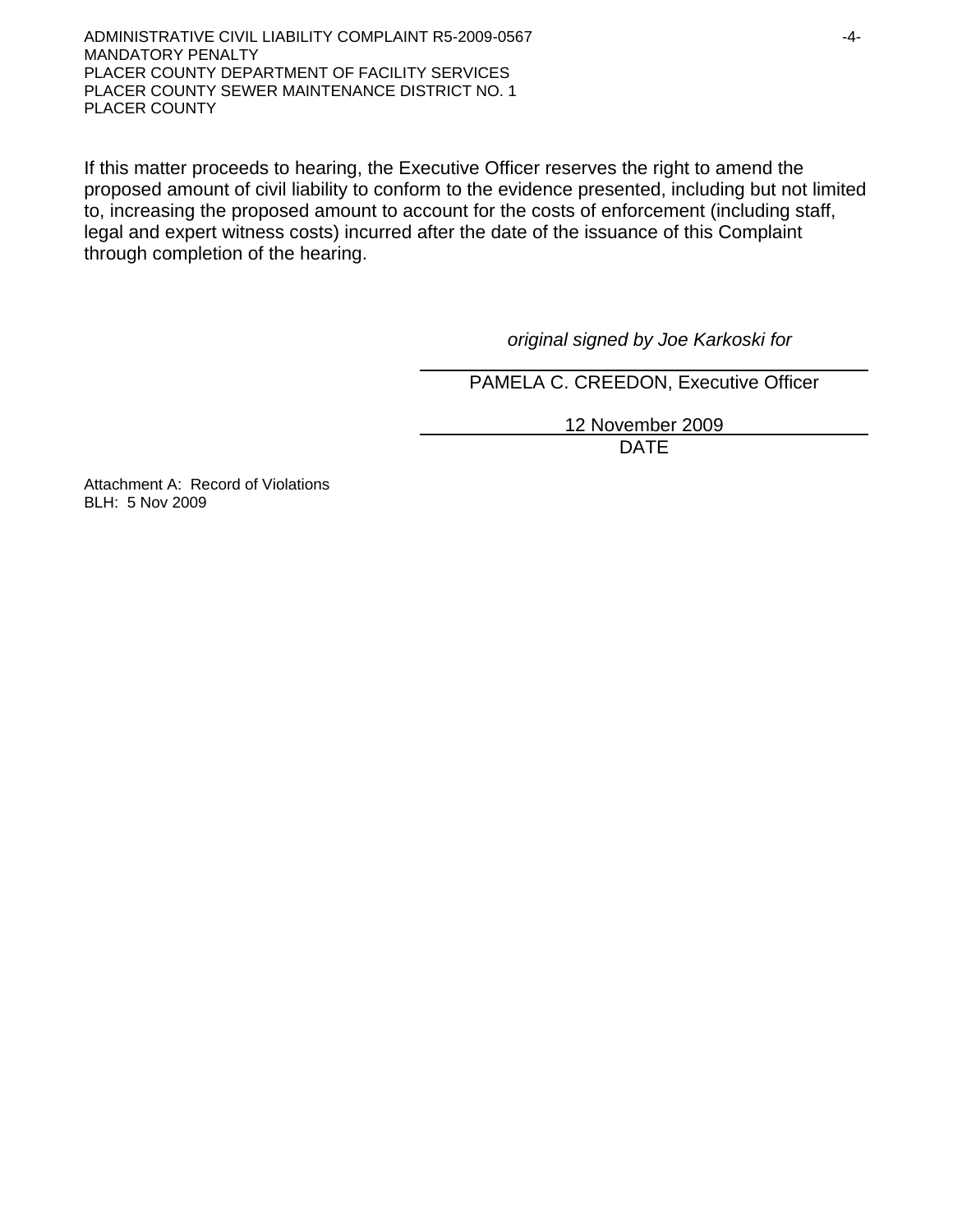### **WAIVER FORM FOR ADMINISTRATIVE CIVIL LIABILITY COMPLAINT**

By signing this waiver, I affirm and acknowledge the following:

I am duly authorized to represent Placer County Facility Services Department, Sewer Maintenance District No. 1 (hereafter Discharger) in connection with Administrative Civil Liability Complaint R5-2009-0567 (hereafter Complaint). I am informed that California Water Code section 13323, subdivision (b), states that, "a hearing before the regional board shall be conducted within 90 days after the party has been served. The person who has been issued a complaint may waive the right to a hearing."

### **□** *(OPTION 1: Check here if the Discharger waives the hearing requirement and will pay in full.)*

- a. I hereby waive any right the Discharger may have to a hearing before the Central Valley Water Board.
- b. I certify that the Discharger will remit payment for the proposed civil liability in the full amount of **twentyfour thousand dollars (\$24,000)** by check that references "ACL Complaint R5-2009-0567" made payable to the *State Water Pollution Cleanup and Abatement Account*. Payment must be received by the Central Valley Water Board by **14 December 2009**.
- c. I understand the payment of the above amount constitutes a proposed settlement of the Complaint, and that any settlement will not become final until after a 30-day public notice and comment period. Should the Central Valley Water Board receive significant new information or comments during this comment period, the Central Valley Water Board's Executive Officer may withdraw the complaint, return payment, and issue a new complaint. I also understand that approval of the settlement will result in the Discharger having waived the right to contest the allegations in the Complaint and the imposition of civil liability.
- d. I understand that payment of the above amount is not a substitute for compliance with applicable laws and that continuing violations of the type alleged in the Complaint may subject the Discharger to further enforcement, including additional civil liability.

**□** *(OPTION 2: Check here if the Discharger waives the 90-day hearing requirement in order to engage in settlement discussions***.)** I hereby waive any right the Discharger may have to a hearing before the Central Valley Water Board within 90 days after service of the complaint, but I reserve the ability to request a hearing in the future. I certify that the Discharger will promptly engage the Central Valley Water Board Prosecution Team in settlement discussions to attempt to resolve the outstanding violation(s). By checking this box, the Discharger requests that the Central Valley Water Board delay the hearing so that the Discharger and the Prosecution Team can discuss settlement. It remains within the discretion of the Central Valley Water Board to agree to delay the hearing. Any proposed settlement is subject to the conditions described above under "Option 1."

**□** *(OPTION 3: Check here if the Discharger waives the 90-day hearing requirement in order to extend the hearing date and/or hearing deadlines. Attach a separate sheet with the amount of additional time requested and the rationale.)* I hereby waive any right the Discharger may have to a hearing before the Central Valley Water Board within 90 days after service of the complaint. By checking this box, the Discharger requests that the Central Valley Water Board delay the hearing and/or hearing deadlines so that the Discharger may have additional time to prepare for the hearing. It remains within the discretion of the Central Valley Water Board to approve the extension.

(Print Name and Title)

(Signature)

(Date)